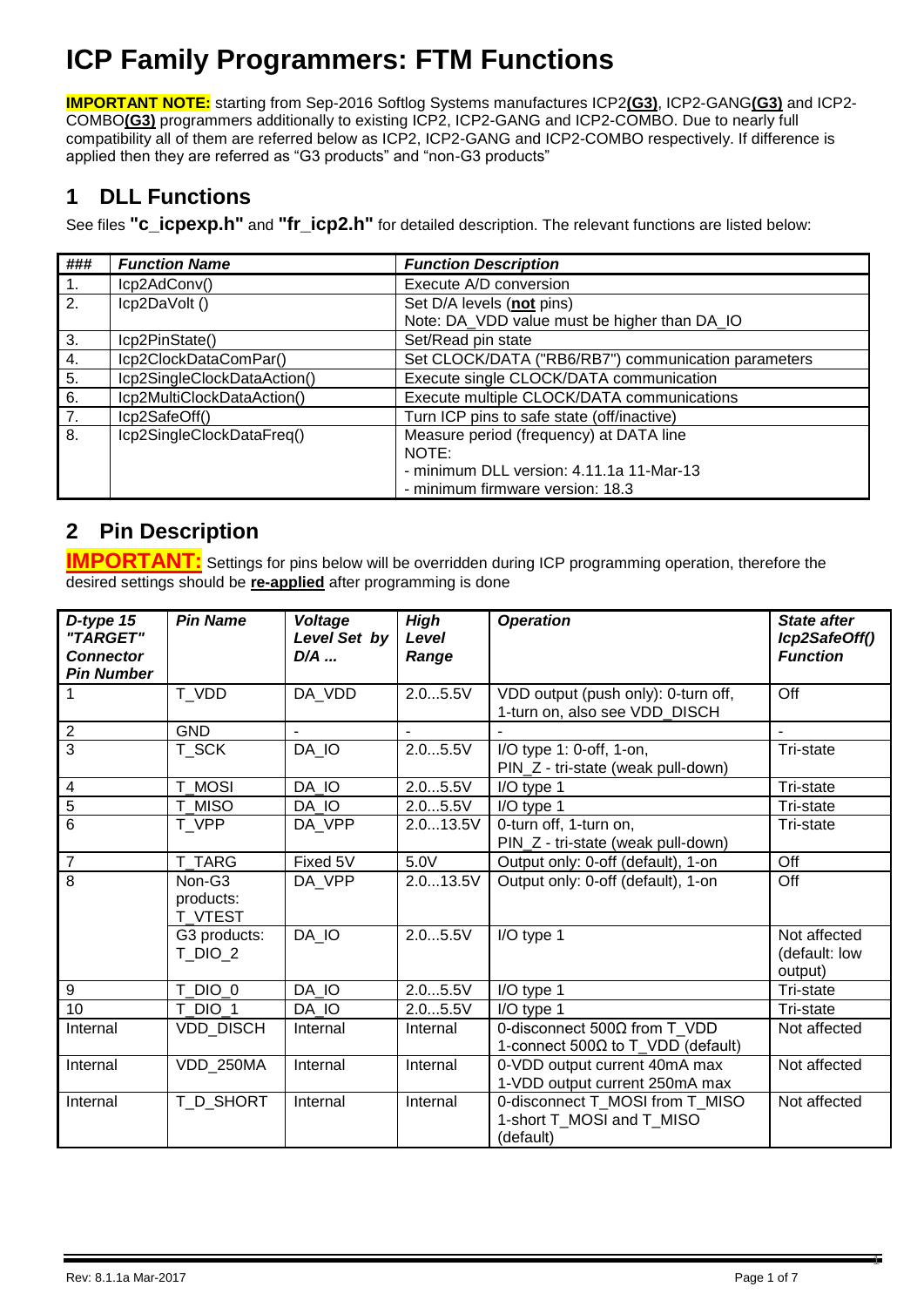## **3 Pin Schematics (Simplified)**

#### *3.1 T\_VDD*



*3.2 T\_SCK*



NOTE: resistor 100-150 Ohm is not present in T\_SCK and T\_MOSI of ICP2(HC)

### *3.3 T\_MOSI, T\_MISO, T\_DIO\_0, T\_DIO\_1 and T\_DIO\_2: identical to T\_SCK*



*3.5 T\_TARG (not available on ICP2-Portable)*

**1K (OV or 5V) uC**  $\begin{array}{ccc} 1K & T\_TARG \end{array}$ 





*3.7 T\_D\_SHORT*

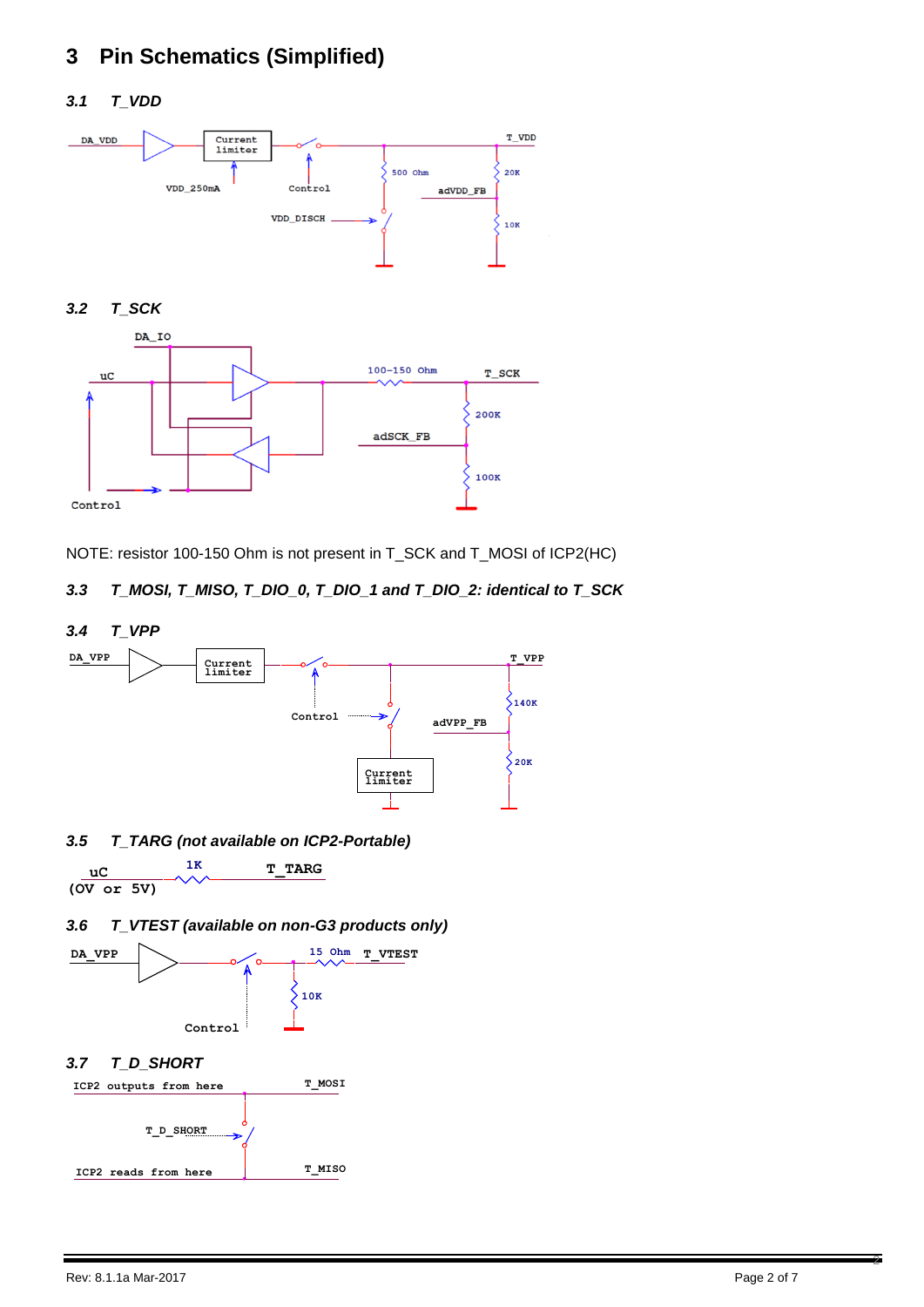### **4 CLOCK/DATA ("RB6/RB7") Protocol**

#### *4.1 Hardware*

Communication is implemented via 2 ICP programming lines: CLOCK (T\_SCK) and DATA (T\_MOSI/T\_MISO). CLOCK is always controlled by ICP (Master), DATA is controlled by MASTER during transmission and by Slave (UUT) during reception of the answer byte

#### *4.2 Waveforms and Timing (from ICP2 point of view)*



Data is transmitted and received **LSB first**

| <b>Parameter</b>            | <b>Description</b>                                  | Value                                                                          |
|-----------------------------|-----------------------------------------------------|--------------------------------------------------------------------------------|
| <b>VoL</b>                  | CLOCK/DATA low level (no load)                      | 0V                                                                             |
| <b>V<sub>OH</sub></b>       | CLOCK/DATA output high level (no load)              | Software programmable: 2.05.0V (DA_IO)                                         |
| $V_{IL}$                    | DATA input low level                                | Maximum 0.2V <sub>OH</sub>                                                     |
| V <sub>IH</sub>             | DATA input high level                               | Minimum $0.8V_{OH}$                                                            |
| t1                          | Clock period                                        | Software programmable: 2ms (0.5KHz)0.063ms (16KHz), default: 2ms               |
| tcL                         | Clock low duration                                  | $\frac{1}{2}$ of t1                                                            |
| $t_{CH}$                    | Clock high duration                                 | $\frac{1}{2}$ of t1                                                            |
| t2                          | Delay between Master bytes                          | ms for Icp2SingleClockDataAction(), 200us for Icp2MultiClockDataAction()       |
| $\overline{\phantom{1}}$ t3 | Delay before answer byte                            | Software programmable: 1ms250ms, default: 0ms. NOTE: 5ms is always added after |
|                             |                                                     | detecting the last falling edge during frequency measurement                   |
| $\frac{14}{3}$              | Delay between last clock falling edge to data=input | $(\frac{1}{2}$ of t1) + 1 ms                                                   |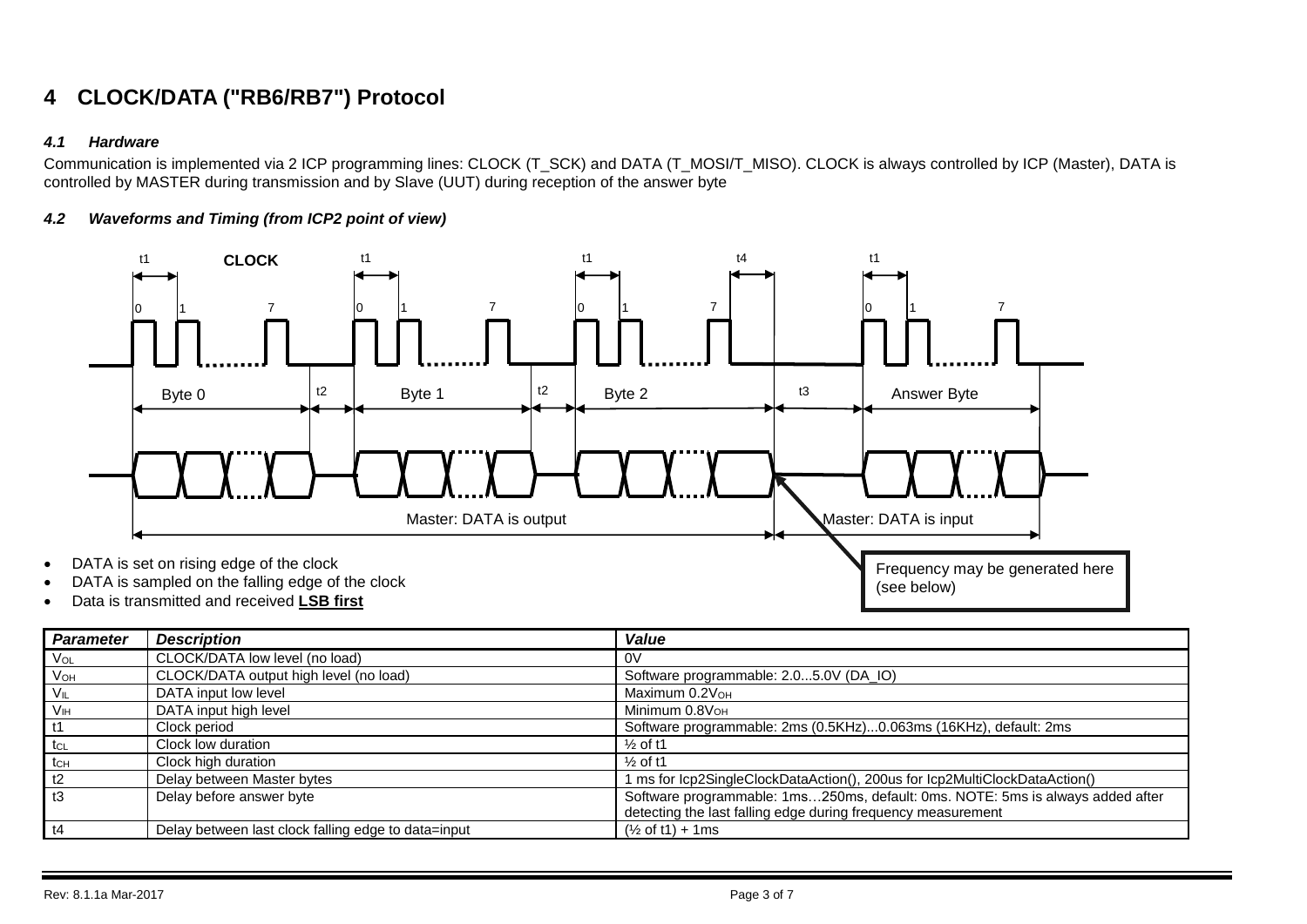#### *4.3 Frequency Measurement*

Once Icp2SingleClockDataFreq() is received Slave should output 3 pulses at DATA line and then send the usual answer byte. We recommend disabling all interrupts in your firmware during pulse generation for maximum accuracy

#### **Frequency at DATA line generated by Slave**



| Parameter | <b>Description</b>                                                        | Value                                      |
|-----------|---------------------------------------------------------------------------|--------------------------------------------|
| l t11     | Maximum delay between Master DATA=input and Slave outputs 1 <sup>st</sup> | 5ms (TBD)                                  |
|           | rising edge                                                               |                                            |
| Tmeas     | Pulse duration. NOTE: ICP2 measures pulse 2 only                          | 1.05.0ms (2ms is recommended)              |
|           | Measurement accuracy                                                      | $\approx$ 0.1% for Tmeas≈2ms (Preliminary) |
|           |                                                                           |                                            |
|           |                                                                           |                                            |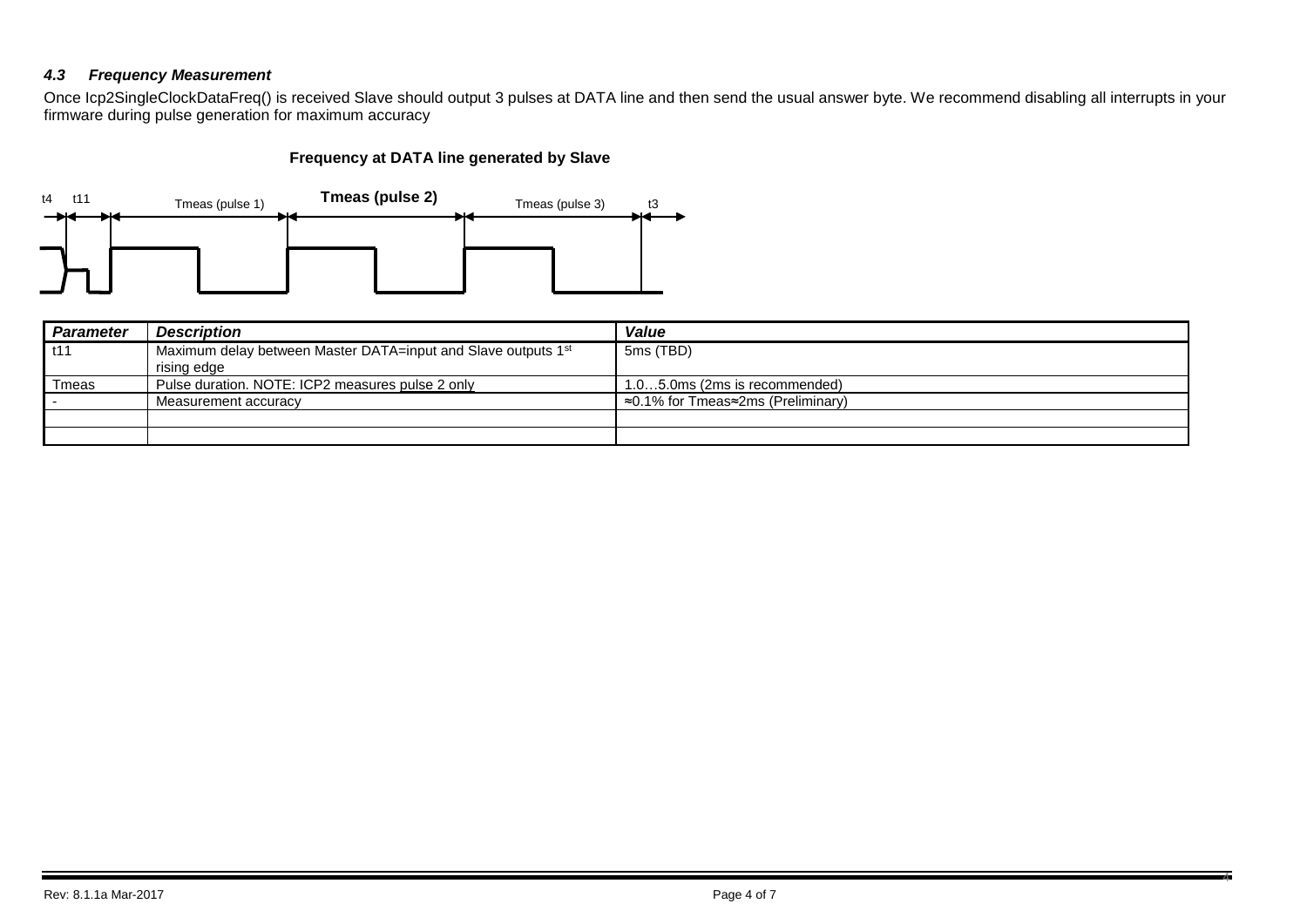#### *4.4 Sample Waveform: single CLOCK/DATA Communication (Icp2SingleClockDataAction)*

4.4.1 Software Sequence

unsigned char answ;

unsigned int period\_us;

- Icp2DaVolt (DA\_IO, 3000); //preset I/O DAC=3.0V
- Icp2ClockDataComPar(CL\_DA\_0\_5KHZ, 0); //speed 0.5KHz (t1), delay 0ms before answer (t3)
- Icp2SingleClockDataAction (1,0x32,0x45,&answ);

DS0-X 3014A, MY52442170: Wed Mar 13 13:15:27 2013



answ  $= 0x22$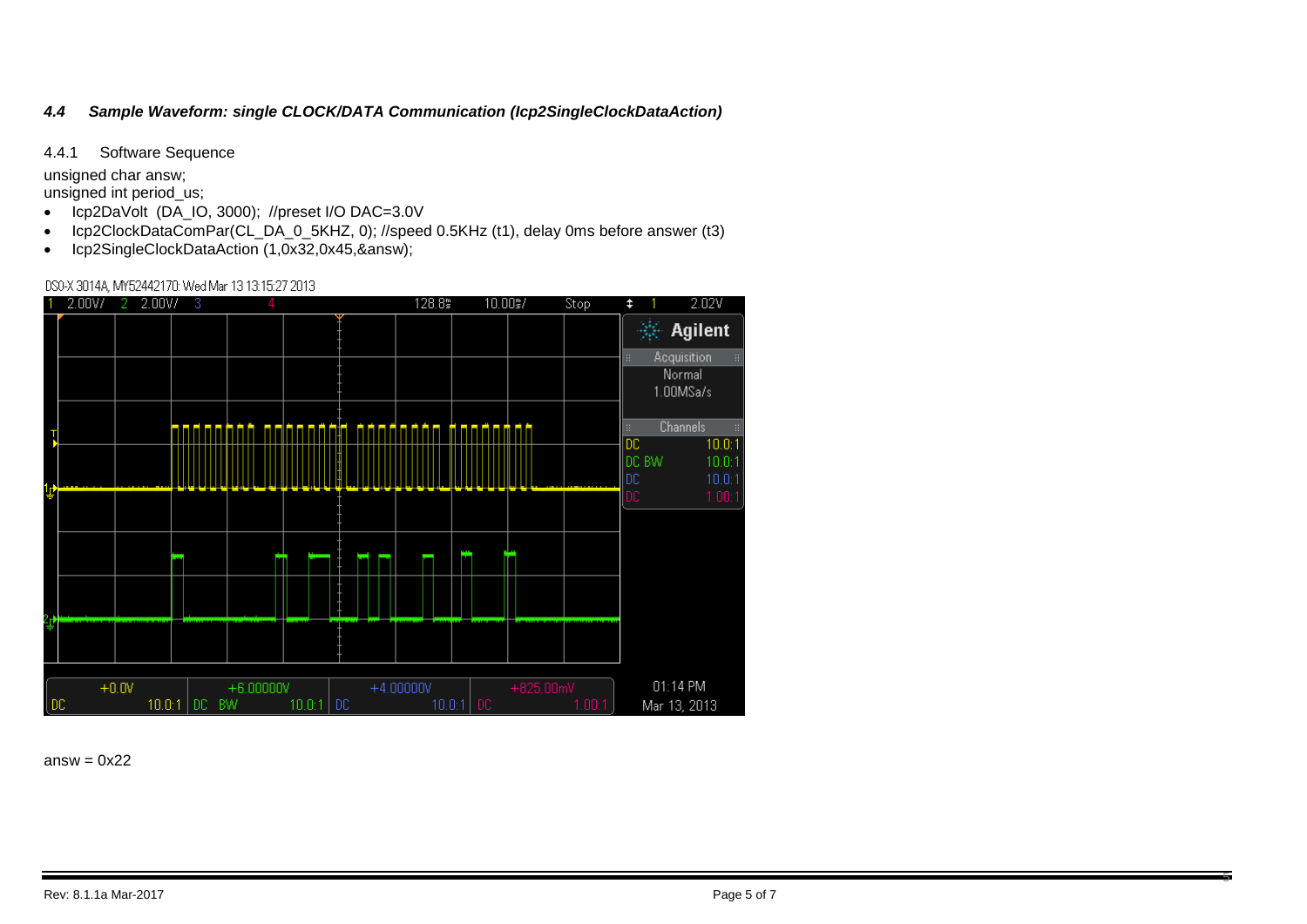#### *4.5 Sample Waveform: Measure Period (Frequency) at DATA Line (Icp2SingleClockDataFreq)*

4.5.1 Software Sequence

unsigned char answ;

unsigned int period us;

- Icp2DaVolt (DA\_IO, 3000); //preset I/O DAC=3.0V
- Icp2ClockDataComPar(CL\_DA\_0\_5KHZ, 0); //speed 0.5KHz (t1), delay 0ms after measurement/before answer (t3)
- Icp2SingleClockDataFreq ( 3, //Tx byte 0

0x00, //Tx byte 1 0x00, //Tx byte 2 &answ, //pointer to answer byte &period us); //pointer to measured period [us]

DS0-X 3014A, MY52442170: Wed Mar 13 13:13:45 2013